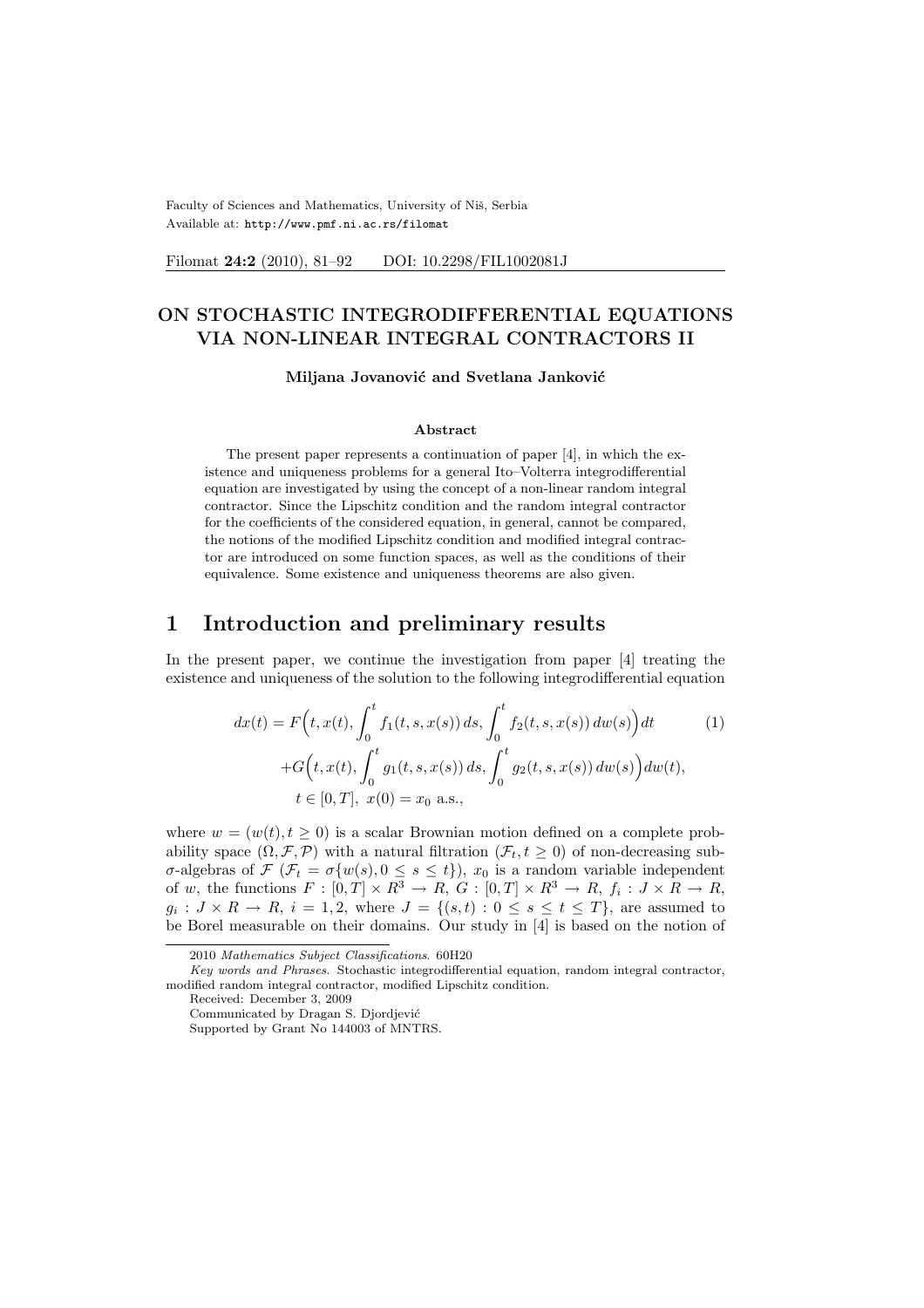a non-linear random integral contractor, which is a stochastic version of the wellknown concept of integral contractors first introduced by Altman [1, 2] for studying some different classes of deterministic equations in Banach spaces. Kuo [5] was the first who applied the Altman's approach to stochastic differential equations of the Ito type and this concept was appropriately extended to various stochastic integral and integrodifferential equations (see references in [4], for instance). Let us also highlight that in all these papers, except partly in [6], random integral contractors are determined as the solutions to linear functional equations. In contrast to these cases, the notion of the non-linear random integral contractor is introduced in [4], to exceed the non-linearity of the Lebesgue and Ito integrals in Eq. (1) and to prove the existence and uniqueness of its solution.

In order to continue our study, we briefly present some notions and known results from paper [4] in the remainder of this section. Precisely, we introduce the concept of a bounded random integral contractor and we consider the appropriate existence and uniqueness problems for Eq. (1). In order to compare these results with the classical existence-and-uniqueness theorem based on the global Lipschitz condition, the notions of a modified Lipschitz condition and a modified random integral contractor are defined in Section 2. Some relations between them and conditions for their equivalence on some spaces of stochastic processes are investigated, as well as alternative existence-and-uniqueness theorems.

First, let C be a collection of scalar stochastic processes, defined on  $[0, T]$ , continuous a.s. and adapted to the filtration  $(\mathcal{F}_t, t \geq 0)$ . Let also  $L_2([0, T] \times \Omega)$  be a collection of stochastic processes in C such that  $P\left\{\int_{0}^{T}$  $\int_{0}^{T} |x(t)|^2 dt < \infty$  $= 1.$ 

For each  $x \in \mathcal{C}$ , let us denote that

$$
(A_1x)(t) := \int_0^t f_1(t, s, x(s)) ds, \quad (A_2x)(t) := \int_0^t f_2(t, s, x(s)) dw(s),
$$
  
\n
$$
(B_1x)(t) := \int_0^t g_1(t, s, x(s)) ds, \quad (B_2x)(t) := \int_0^t g_2(t, s, x(s)) dw(s),
$$
  
\n
$$
F[x(t)] = F(t, x(t), (A_1x)(t), (A_2x)(t)),
$$
  
\n
$$
G[x(t)] = G(t, x(t), (B_1x)(t), (B_2x)(t)),
$$

and rewritten Eq. (1) in its integral form,

$$
x(t) = x_0 + \int_0^t F[x(s)] ds + \int_0^t G[x(s)] dw(s), \quad t \in [0, T].
$$
 (2)

Let  $\Phi : [0, T] \times R^3 \to R$ ,  $\Gamma : [0, T] \times R^3 \to R$ ,  $\Phi_i : J \times R \to R$ ,  $\Gamma_i : J \times R$  $R \rightarrow R$ ,  $i = 1, 2$ , be measurable mappings, bounded in the sense that there exist positive constants  $\alpha, \beta, \alpha_i, \beta_i$ ,  $i = 1, 2$ , such that for every  $(t, x, u, v) \in [0, T] \times \mathbb{R}^3$ ,  $(t, s, x) \in J \times R, y \in R$ 

$$
|\Phi(t, x, u, v) \cdot y| \le \alpha |y|, \quad |\Gamma(t, x, u, v) \cdot y| \le \beta |y|,
$$
  

$$
|\Phi_i(t, s, x) \cdot y| \le \alpha_i |y|, \quad |\Gamma_i(t, s, x) \cdot y| \le \beta_i |y|, \quad i = 1, 2.
$$
 (3)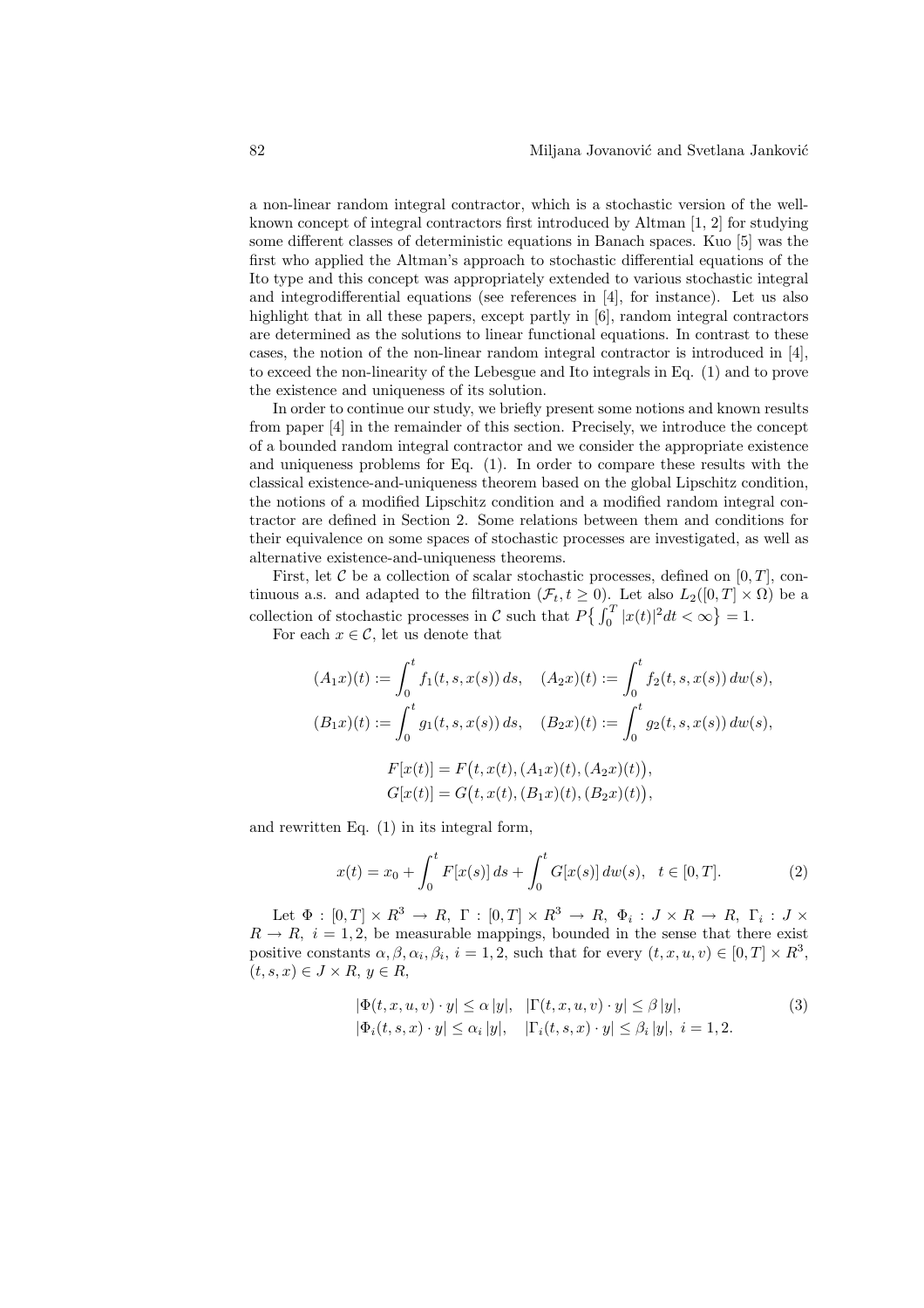On SIDE via non-linear integral contractors II 83

Then, the following operators and notations are introduced: For every  $x, y \in \mathcal{C}$ ,

$$
((\tilde{\Phi}_1 x)y)(t) := \int_0^t \Phi_1(t, s, x(s)) y(s) ds,((\tilde{\Phi}_2 x)y)(t) := \int_0^t \Phi_2(t, s, x(s)) y(s) dw(s),((\tilde{\Gamma}_1 x)y)(t) := \int_0^t \Gamma_1(t, s, x(s)) y(s) ds,((\tilde{\Gamma}_2 x)y)(t) := \int_0^t \Gamma_2(t, s, x(s)) y(s) dw(s).
$$
\n
$$
\Phi[x(t), y(t)] = \Phi(t, x(t), ((\tilde{\Phi}_1 x)y)(t), ((\tilde{\Phi}_2 x)y)(t)),
$$

$$
\Phi[x(t), y(t)] = \Phi(t, x(t), ((\tilde{\Phi}_1 x)y)(t), ((\tilde{\Phi}_2 x)y)(t)),
$$
  
\n
$$
\Gamma[x(t), y(t)] = \Gamma(t, x(t), ((\tilde{\Gamma}_1 x)y)(t), ((\tilde{\Gamma}_2 x)y)(t)).
$$

Likewise, we can define the non-linear operator A: For every  $x, y \in \mathcal{C}$ ,

$$
((Ax)y)(t) := y(t) + \int_0^t \Phi[x(s), y(s)] y(s) ds
$$
  
+ 
$$
\int_0^t \Gamma[x(s), y(s)] y(s) dw(s), t \in [0, T].
$$
 (5)

Since  $(Ax)y \in \mathcal{C}$ , the following notions are introduced in [4].

**Definition 1.** Let there exist a positive constant K such that for every  $x, y \in \mathcal{C}$  the following inequalities hold almost surely:  $\overline{a}$  $\overline{a}$ 

$$
|F[x(t) - ((Ax)y)(t)] - F[x(t)] + \Phi[x(t), y(t)] \cdot y(t)|
$$
  
\n
$$
\leq K[||y||_t + |(A_1(x - (Ax)y))(t) - (A_1x)(t) + ((\tilde{\Phi}_1x)y)(t)|
$$
  
\n
$$
+ |(A_2(x - (Ax)y))(t) - (A_2x)(t) + ((\tilde{\Phi}_2x)y)(t)|]
$$
  
\n
$$
|f_i(t, s, x(s) - ((Ax)y)(s)) - f_i(t, s, x(s)) + \Phi_i(t, s, x(s)) \cdot y(s)|
$$
  
\n
$$
\leq K||y||_s, i = 1, 2,
$$
  
\n
$$
|G[x(t) - ((Ax)y)(t)] - G[x(t)] + \Gamma[x(t), y(t)] \cdot y(t)|
$$
  
\n
$$
\leq K[||y||_t + |(B_1(x - (Ax)y))(t) - (B_1x)(t) + ((\tilde{\Gamma}_1x)y)(t)|
$$
  
\n
$$
+ |(B_2(x - (Ax)y))(t) - (B_2x)(t) + ((\tilde{\Gamma}_2x)y)(t)|],
$$
  
\n
$$
|g_i(t, s, x(s) - ((Ax)y)(s)) - g_i(t, s, x(s)) + \Gamma_i(t, s, x(s)) \cdot y(s)|
$$
  
\n
$$
\leq K||y||_s, i = 1, 2,
$$

where  $||y||_t = \sup_{0 \le s \le t} |y(s)|$ . Then, the set of functions  $\{F, f_1, f_2, G, g_1, g_2\}$  has a bounded random integral contractor

$$
\left\{ I + \int_0^t \Phi(s, x, \int_0^s \Phi_1 dr, \int_0^s \Phi_2 dw(r) ds + \int_0^t \Gamma(s, x, \int_0^s \Gamma_1 dr, \int_0^s \Gamma_2 dw(r) dw(s) \right\}.
$$
\n(7)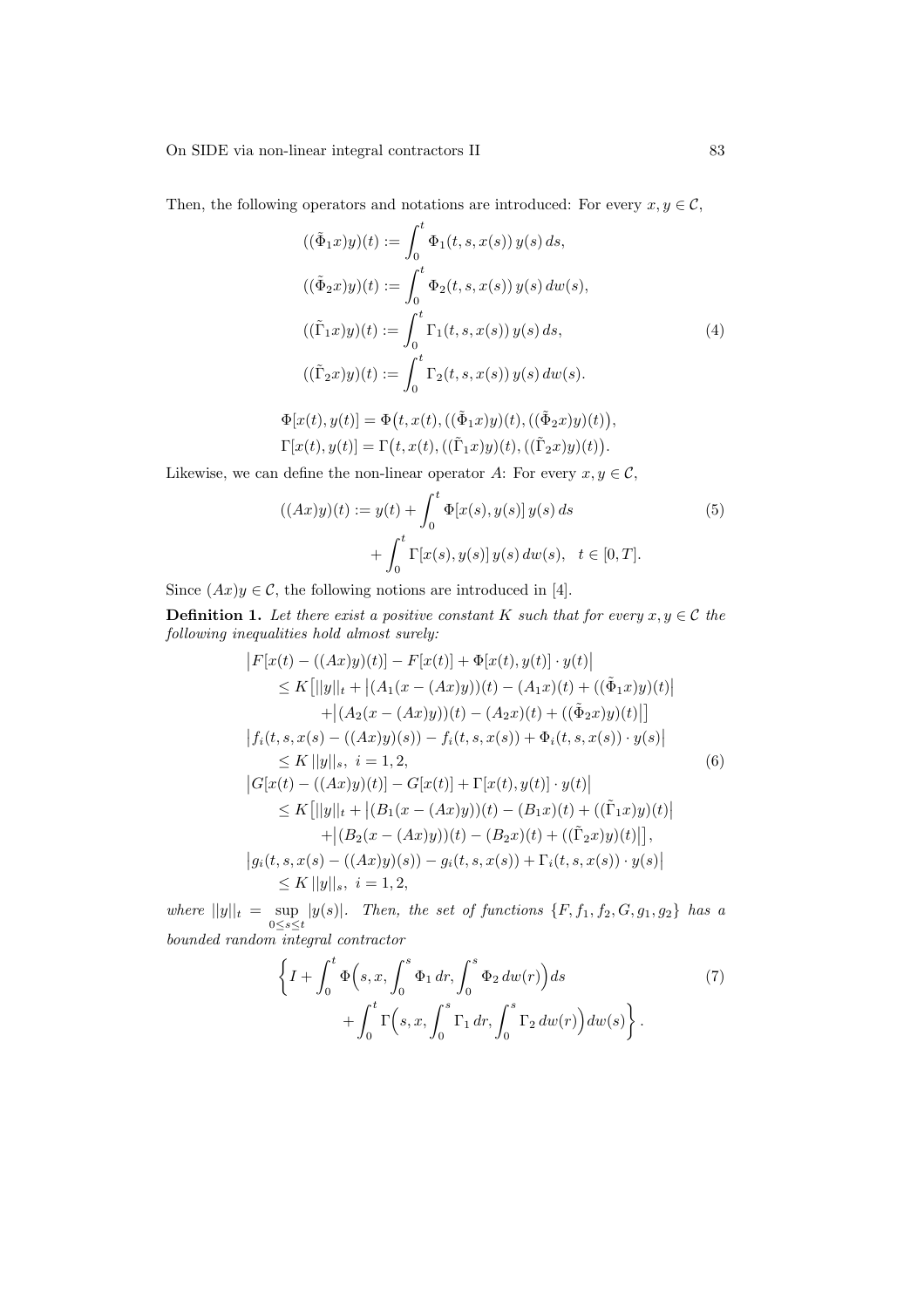**Definition 2.** A bounded random integral contractor  $(7)$  is said to be regular if the equation

$$
(Ax)y = z \tag{8}
$$

has a solution  $y$  in  $\mathcal C$  for any  $x$  and  $z$  in  $\mathcal C$ .

**Definition 3.** The functions  $F$  and  $G$  in Eq. (2) are said to be stochastically closed if for any x and  $x_n$  in C, such that  $x_n \to x$  and  $F[x_n] \to y$ ,  $G[x_n] \to z$ in  $L_2([0,T] \times \Omega)$ , it follows that  $y = F[x]$  and  $z = G[x]$  almost surely, for every  $t \in [0, T].$ 

The main results of paper [4] are the following existence-and-uniqueness theorems.

**Theorem 1.** Let F and G be stochastically closed and  $\int_0^T |F[x_0]|^2 dt < \infty$ ,  $\frac{1}{r}$  $\int_0^T |G[x_0]|^2 dt < \infty$  a.s. Let also the set of functions  $\{F, f_1, f_2, G, g_1, g_2\}$  has a bounded random integral contractor (7). Then, Eq. (2) has a solution x in  $\mathcal{C}$ .

**Theorem 2.** Let the functions  $F, f_1, f_2, G, g_1, g_2$  satisfy the assumptions of Theorem 1 and the bounded random integral contractor  $(7)$  is regular. Then, the solution x to Eq.  $(2)$  in C is unique.

Remember that the classical existence-and-uniqueness theorem (see Murge and Pachpatte [7, 8]) requires that  $E|x_0|^2 < \infty$  and that the coefficients of Eq. (2) satisfy the global Lipschitz and linear growth conditions: Let there exist a constant  $L > 0$  such that for all  $(t, s) \in J$  and  $(x, y, z), (x', y', z') \in R^3$ ,

$$
|F(t, x, y, z) - F(t, x', y', z')| \le L(|x - x'| + |y - y'| + |z - z'|),
$$
(9)  
|f<sub>i</sub>(t, s, x) - f<sub>i</sub>(t, s, x')| \le L|x - x'|, i = 1, 2

$$
|F(t, x, y, z)| \le L\left(1 + |x| + |y| + |z|\right),
$$
  
\n
$$
|f_i(t, s, x)| \le L\left(1 + |x|\right), \quad i = 1, 2,
$$
\n(10)

and analogously for  $G, g_1, g_2$ . Then, Eq. (2) has a unique a.s. continuous and  $\mathcal{F}_t$ -adapted solution  $x(t)$  satisfying  $E \sup_{t \in [0,T]} |x(t)|^2 < \infty$ .

If  $F, f_1, f_2, G, g_1, g_2$  satisfy the global Lipschitz condition (9), then F and G are stochastically closed and the set  $\{F, f_1, f_2, G, g_1, g_2\}$  has a trivial integral contractor (7) with  $\Phi = \Gamma = \Phi_i = \Gamma_i \equiv 0, i = 1, 2$ , and vice versa. In [4] is shown that the global Lipschitz condition  $(9)$  implies the existence of a class of non-trivial bounded integral Lipschitz condition  $\begin{pmatrix} \mathbf{0} & \mathbf{0} \\ \mathbf{0} & \mathbf{0} \end{pmatrix}$  (9) implies the existence of a class of non-trivial bounded integral  $\begin{pmatrix} \mathbf{0} & \mathbf{0} \\ \mathbf{0} & \mathbf{0} \end{pmatrix}$  (s, x,  $\begin{pmatrix} \mathbf{0} & \mathbf{0} \\ \mathbf{0} & \mathbf{0} \end{pmatrix}$  as well as that Eq. regular bounded random integral contractor, although the Lipschitz condition, in general, did not have to be valid.

### 2 Main results

Since we saw in Section 1 that the Lipschitz condition and the regular bounded random integral contractor cannot, generally, be compared, it is reasonable to focus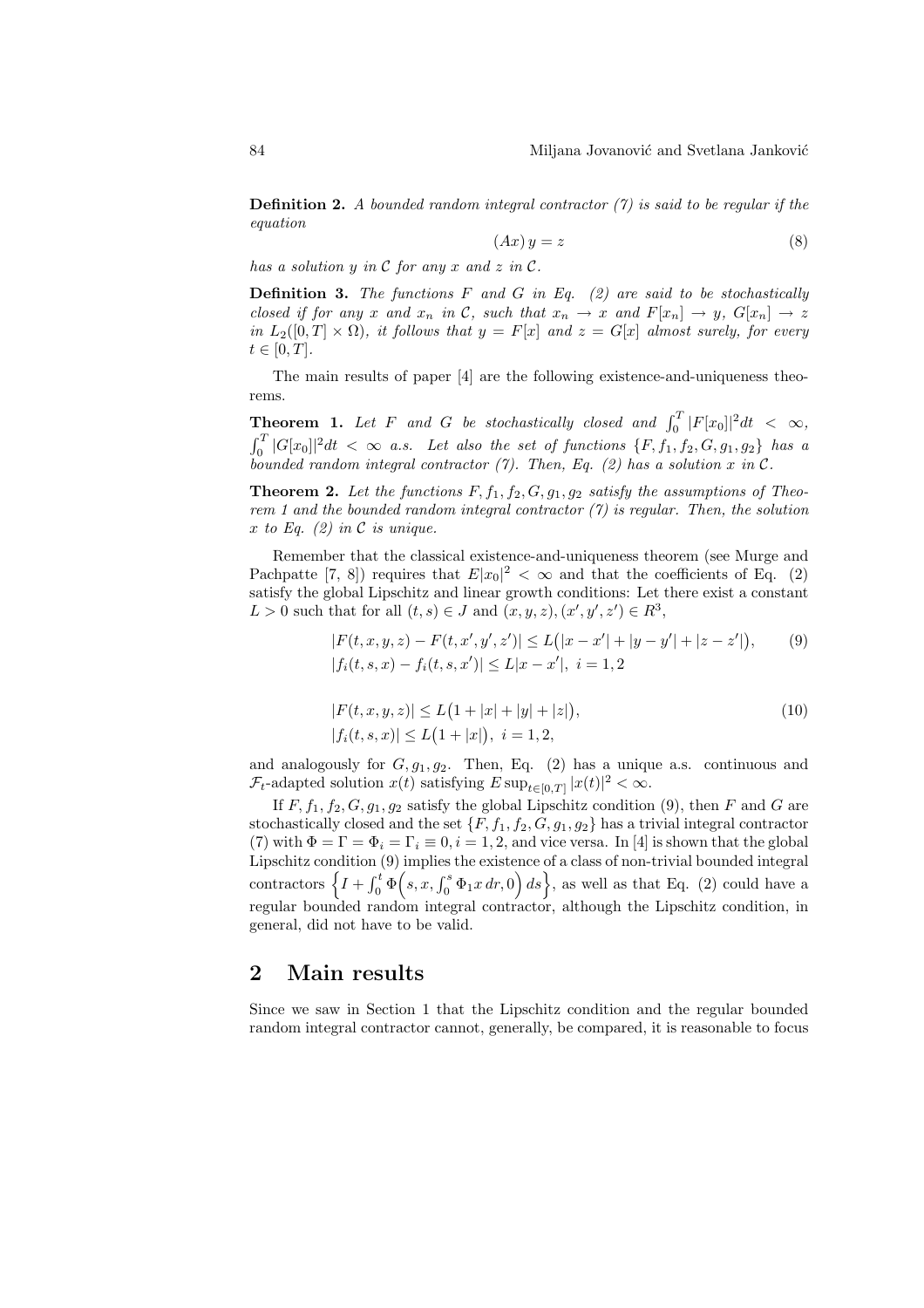our analysis on conditions and function spaces which give some alternative existence and uniqueness assertions, as well as to estabilish relations between them. To do this, we will follow only partly the ideas from papers [3] and [9].

First, let us denote that  $L_2(\mathcal{C})$  is a class of stochastic processes  $x \in \mathcal{C}$  with the norm

$$
||x||_*^2 := E||x||_T^2 < \infty.
$$

Certainly,  $(L_2(\mathcal{C}), || \cdot ||_*$ ¢ is a Banach space.

The following assertion, closely connected with Theorem 1 and Theorem 2, has an important role in our investigation.

**Theorem 3.** Let the conditions of Theorem 2 be valid and  $E|x_0|^2 < \infty$ . Then, Eq. (2) has a unique solution  $x \in L_2(\mathcal{C})$ .

Proof. Since from Theorem 1 and Theorem 2 it follows that Eq. (2) has a unique solution  $x \in \mathcal{C}$ , it remains to prove that  $x \in L_2(\mathcal{C})$ .

Because of the regularity of the bounded random integral contractor, the operator equation

$$
((Ax)y)(t) = x(t) - x_0, \quad t \in [0, T], \tag{11}
$$

has a solution  $y \in \mathcal{C}$ . Then, from (5) we find that

$$
y(t) + \int_0^t \Phi[x(s), y(s)] y(s) ds + \int_0^t \Gamma[x(s), y(s)] y(s) dw(s) = x(t) - x_0.
$$
 (12)

Substituting (2) to (12), it follows that

$$
y(t) = \int_0^t (F[x(s)] - \Phi[x(s), y(s)] y(s)) ds
$$
  
+ 
$$
\int_0^t (G[x(s)] - \Gamma[x(s), y(s)] y(s)) dw(s),
$$

so that

$$
E \sup_{0 \le s \le t} |y(s)|^2 \le 2E \sup_{0 \le s \le t} \Big| \int_0^s \left( F[x(r)] - \Phi[x(r), y(r)] y(r) \right) dr \Big|^2 \qquad (13)
$$
  
+ 2E \sup\_{0 \le s \le t} \Big| \int\_0^s \left( G[x(r)] - \Gamma[x(r), y(r)] y(r) \right) dw(r) \Big|^2.

However, (11) yields  $F[(x - (Ax)y)(t)] = F[x_0]$  a.s. and  $[G(x - (Ax)y)(t)] = G[x_0]$ a.s., so that we come to the following estimate by using  $(6)$ , the Hölder inequality,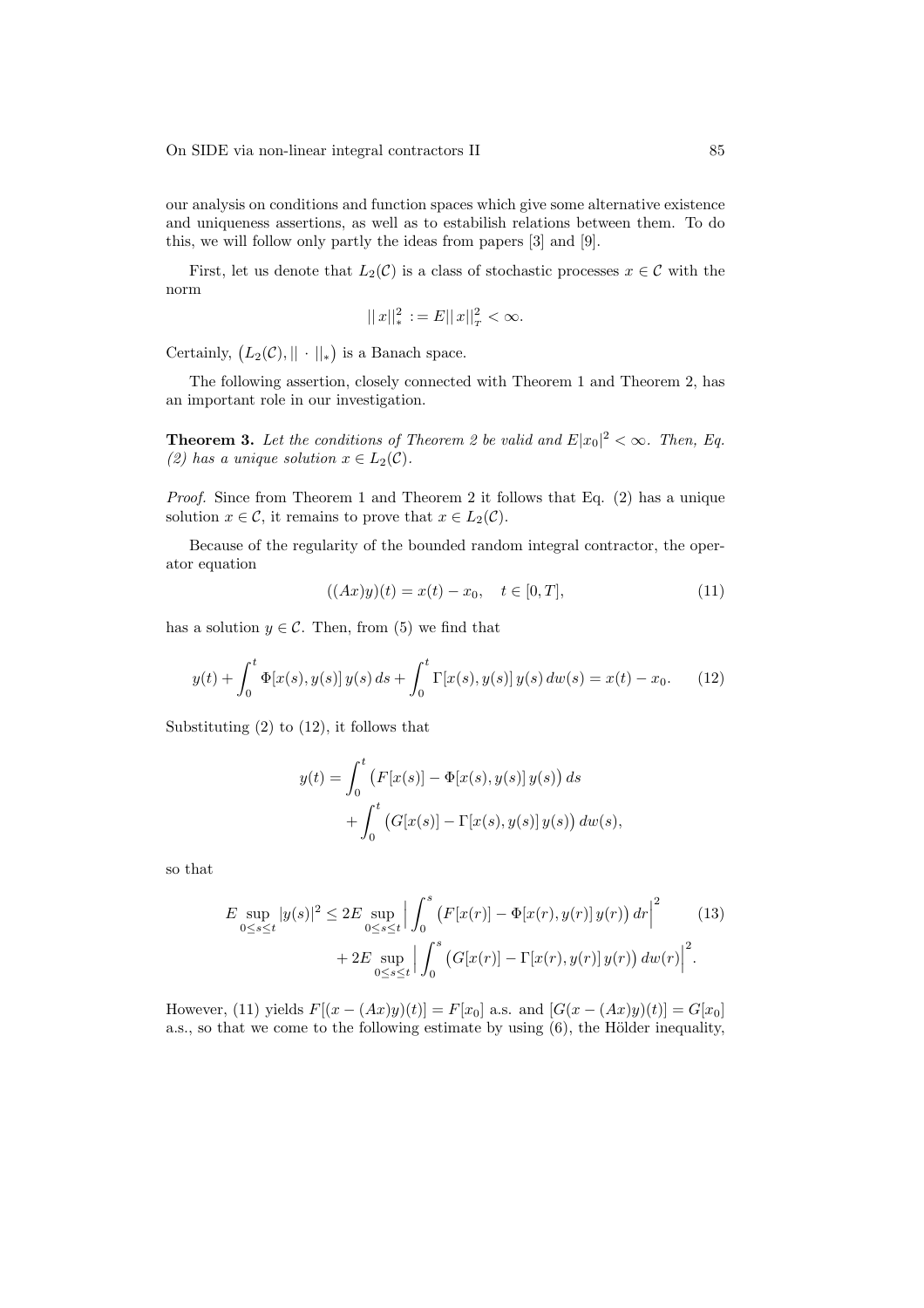the Schwarz inequality and integration by parts,

$$
E \sup_{0 \le s \le t} \Big| \int_0^s (F[x(r)] - \Phi[x(r), y(r)] y(r)) dr \Big|^2
$$
  
\n
$$
= E \sup_{0 \le s \le t} \Big| \int_0^s (F[x(r)] - \Phi[x(r), y(r)] y(r) - F[(x - (Ax)y)(r)] + F[x_0]) dr \Big|^2
$$
  
\n
$$
\le 2TK^2 \int_0^t E[||y||_s + |A_1(x - (Ax)y)(s) - A_1x(s) + ((\tilde{\Phi}_1 x)y)(s)|
$$
  
\n
$$
+ |A_2(x - (Ax)y)(s) - A_2x(s) + ((\tilde{\Phi}_2 x)y)(s)|]^2 ds + 2T \int_0^T E|F[x_0]|^2 ds
$$
  
\n
$$
\le 6TK^2 \Big[ \int_0^t E||y||_s^2 ds + K^2 \int_0^t s \int_0^s E||y||_r^2 dr ds + K^2 \int_0^t \int_0^s E||y||_r^2 dr ds \Big]
$$
  
\n
$$
+ 2T \int_0^T E|F[x_0]|^2 ds
$$
  
\n
$$
\le 6TK^2 [1 + K^2(T^2/2 + T)] \int_0^t E||y||_s^2 ds + 2T \int_0^T E|F[x_0]|^2 ds.
$$

Similarly, by applying Doob inequality to the Ito integral in (13), we observe that

$$
E \sup_{0 \le s \le t} \left| \int_0^s \left( G[x(r)] - \Gamma[x(r), y(r)] y(r) \right) dw(r) \right|^2
$$
  
 
$$
\le 24K^2 \left[ 1 + K^2 (T^2/2 + T) \right] \int_0^t E||y||_s^2 ds + 8 \int_0^T E|G[x_0]|^2 ds.
$$

These estimates together with (13) yield

$$
E||y||t2 \le c_1 \int_0^t E||y||s2 ds + c_2, \quad t \in [0, T],
$$

where  $c_1$  and  $c_2$  are generic constants. From now on, by applying the Gronwall-Bellman lemma, we deduce that

$$
E||y||_t^2 < \infty, \quad t \in [0, T].
$$

To prove that  $x \in L_2(\mathcal{C})$ , we will start form (12), then apply the boundedness (3) of the mappings  $\Phi, \Gamma, \Gamma_i, \Phi_i, i = 1, 2$  and use the foregoing estimate. Hence,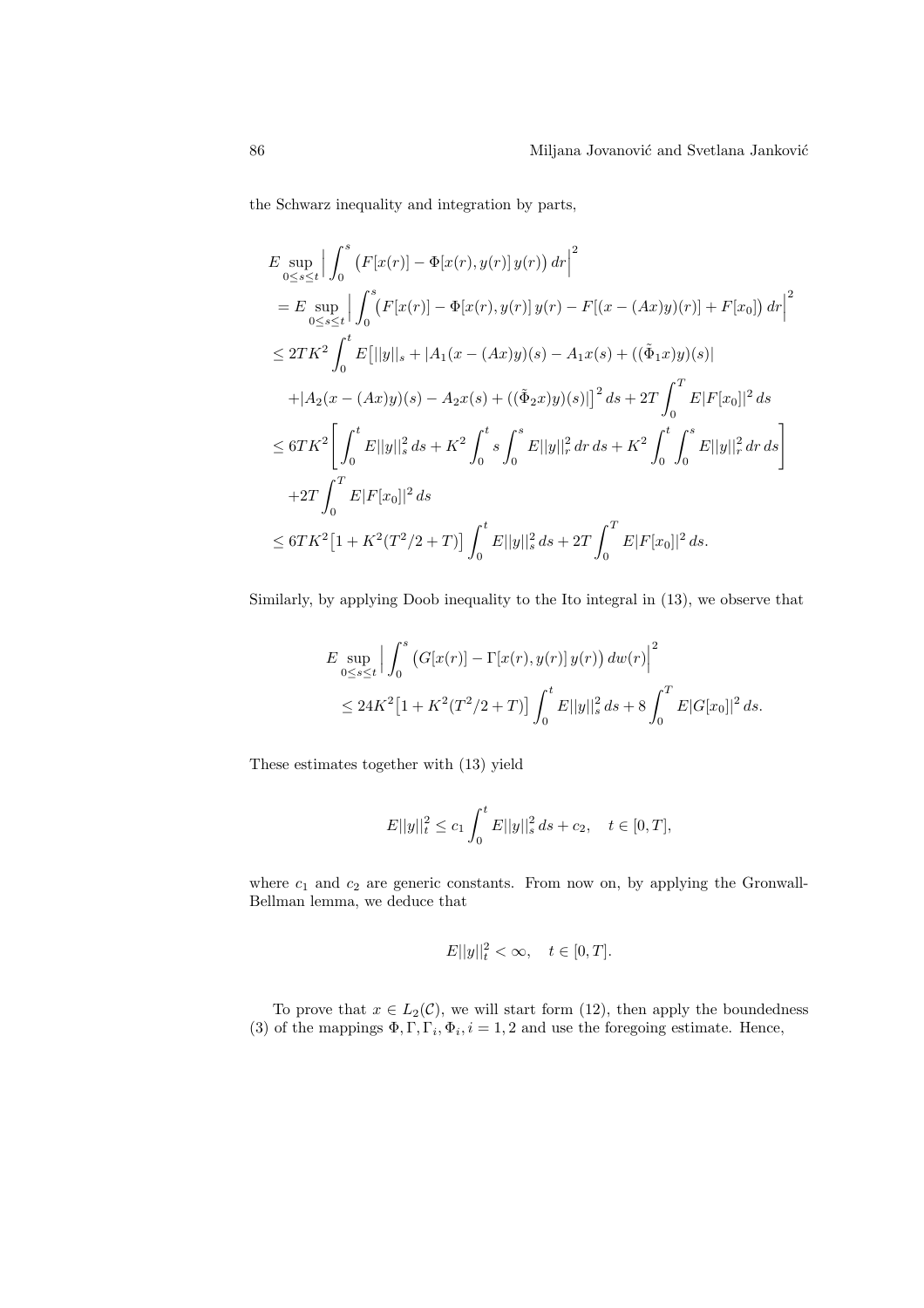$$
||x||_*^2 = E \sup_{0 \le t \le T} |x(t)|^2
$$
  
\n
$$
\le 4 \left[ E|x_0|^2 + E||y||_T^2 + E \sup_{0 \le s \le T} \left| \int_0^t \Phi[x(s), y(s)] y(s) ds \right|^2 \right]
$$
  
\n
$$
+ E \sup_{0 \le s \le T} \left| \int_0^t \Gamma[x(s), y(s)] y(s) dw(s) \right|^2 \right]
$$
  
\n
$$
\le 4 \left[ E|x_0|^2 + E||y||_T^2 + (\alpha^2 T + 4\beta^2) \int_0^T E||y||_t^2 dt \right]
$$
  
\n
$$
< \infty,
$$

which completes the proof.

Theorem 3 gives us a motivation to study, under various conditions, the existence and uniqueness of the solution to Eq. (2) which belongs to  $L_2(\mathcal{C})$ . Because of that, we introduce the following norm on the space  $L_2(\mathcal{C})$ : For a fixed number  $\lambda > 0$  and for every  $x \in L_2(\mathcal{C}),$ 

$$
|||x|||^2 := \sup_{0 \le t \le T} E\{||x||_t^2 \cdot e^{-2\lambda t}\}.
$$

Since

$$
||x||_*^2 \cdot e^{-2\lambda T} \leq |||x|||^2 \leq ||x||_*^2,
$$

the norms  $|||\cdot|||$  and  $||\cdot||_*$  are equivalent and, therefore,  $(L_2(\mathcal{C}), |||\cdot|||)$  is also a Banach space. This norm enables us to prove the following assertion which is an important tool to be used in the sequel.

**Proposition 1.** Let the mappings  $\Phi$ ,  $\Gamma$ ,  $\Phi$ <sub>i</sub>,  $\Gamma$ <sub>i</sub>,  $i = 1, 2$ , satisfy the conditions (3). Then, Eq. (8) has a unique solution  $y \in L_2(\mathcal{C})$  for every  $x, z \in L_2(\mathcal{C})$ . Moreover, there exists a constant  $\mu > 0$ , independent of x and z such that

$$
E||y||t2 \le \mu E||z||t2, \quad t \in [0, T].
$$
\n(14)

*Proof.* Let us define an operator  $S: L_2(\mathcal{C}) \to \mathcal{C}$  in the following way: For fixed  $x, z \in L_2(\mathcal{C})$  and arbitrary  $y \in L_2(\mathcal{C})$ , let

$$
(\mathcal{S}y)(t) := z(t) - \int_0^t \Phi[x(s), y(s)] y(s) ds
$$
  
- 
$$
\int_0^t \Gamma[x(s), y(s)] y(s) dw(s), t \in [0, T].
$$
 (15)

By using (3) we find for  $0 \le t \le T$  that

$$
E||Sy||_{t}^{2} \leq 3\left[E||z(s)||_{t}^{2} + B\int_{0}^{t} E||y||_{s}^{2} ds\right],
$$
\n(16)

 $\Box$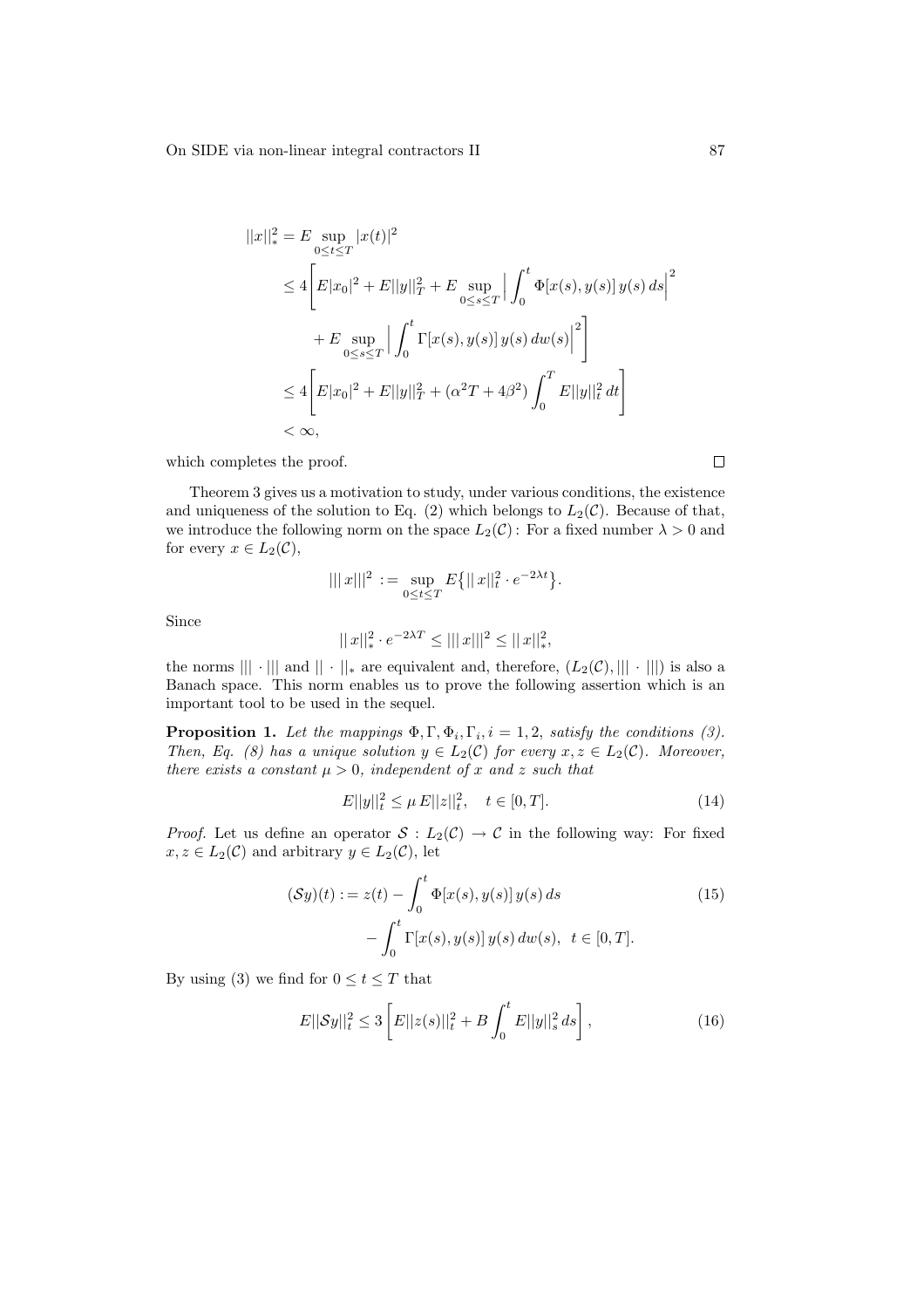where  $B = \alpha^2 T + 4\beta^2$ . Since  $||\mathcal{S}y||_*^2 \leq 3$  $[||z||_*^2 + BT||y||_*^2$ l<br>E  $< \infty$ , we conclude that  $\mathcal{S}y \in L_2(\mathcal{C})$  and, therefore,  $\mathcal{S}: L_2(\mathcal{C}) \to \tilde{L_2}(\mathcal{C})$ .

The next step is to prove that there exists a constant  $\lambda > 0$  such that the operator  $S$  is a contraction.

Starting from (15), it follows for arbitrary  $y_1, y_2 \in L_2(\mathcal{C})$  that

$$
E||Sy_1 - Sy_2||_t^2 \le 2B \int_0^t E||y_1 - y_2||_s^2 ds, \quad t \in [0, T].
$$

By using the norm  $|||\cdot|||$ , we observe for a number  $\lambda > 0$  that

$$
E||\mathcal{S}y_1 - \mathcal{S}y_2||_t^2 \le 2B \int_0^t E \sup_{0 \le r \le s} |y_1(r) - y_2(r)|^2 \cdot e^{-2\lambda s} \cdot e^{2\lambda s} ds
$$
  

$$
\le \frac{B}{\lambda} ||y_1 - y_2||^2 \cdot e^{2\lambda t}, \quad t \in [0, T].
$$

If we choose  $\lambda > 4B + 1$ , we find that

$$
|||Sy_1 - Sy_2|||^2 \le \frac{B}{\lambda} |||y_1 - y_2|||^2 < \frac{1}{4} |||y_1 - y_2|||^2
$$

and, therefore,  $S$  is a contraction on  $L_2(S)$ . Obviously, what remains is to apply the Banach fixed point theorem to conclude that Eq. (8) has a unique solution  $y \in L_2(\mathcal{C})$ , which completes the proof of the first part of this lemma.

To prove the second part, we take  $Sy = y$  in (16) and obtain

$$
E||y||_{t}^{2} \leq 3\left[E||z||_{t}^{2} + B\int_{0}^{t} E||y||_{s}^{2} ds\right], \quad t \in [0, T].
$$

It is now easy to arrive at the desired relation (14) by applying the Gronwall– Bellman lemma.  $\Box$ 

The following assertion holds straightforwardly.

**Theorem 4.** Let the conditions of Theorem 1 be valid and  $E|x_0|^2 < \infty$ . Then, Eq. (2) has a unique solution x in  $L_2(\mathcal{C})$ .

Proof. Since the conditions of Proposition 1 are satisfied, it follows that there exists a regular bounded random integral contractor (7) defined on  $L_2(\mathcal{C}) \subset \mathcal{C}$ , so the proof immediately holds by virtue of Theorem 3.  $\Box$ 

Since the Lipschitz condition and the bounded random integral contractor cannot be compared on the space  $\mathcal{C}$ , we introduce some modifications to these notions on  $L_2(\mathcal{C})$  and state conditions for their equivalence.

First, let us introduce the following version of the Lipschitz condition.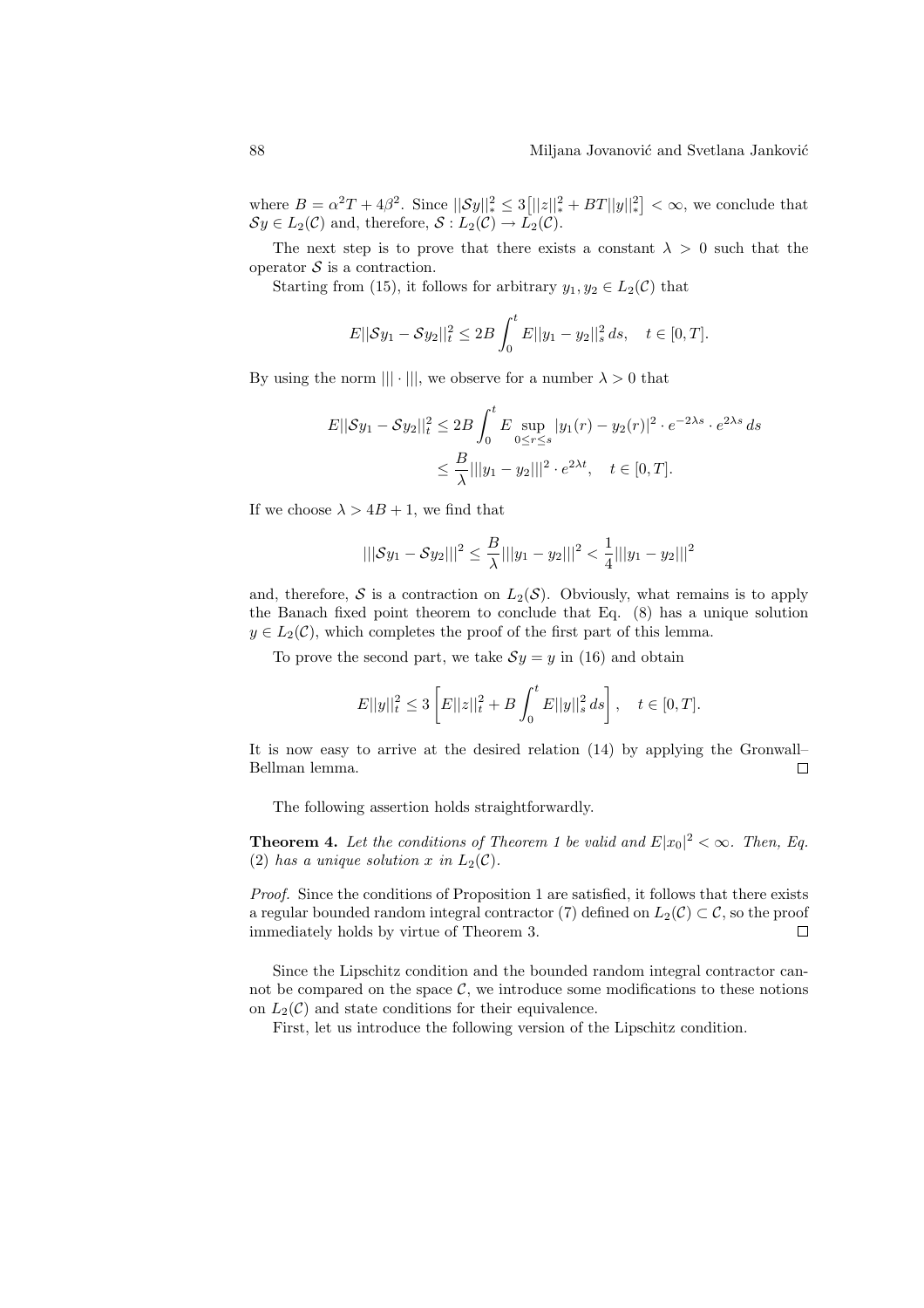On SIDE via non-linear integral contractors II 89

**Definition 4.** Let there exist a constant  $L_1 > 0$  such that for all  $(t, s) \in J$  and  $x, y, z, x', y', z' \in L_2(\mathcal{C}), i = 1, 2,$ 

$$
E|F(t, x, y, z) - F(t, x', y', z')|^2 \le L_1 [E||x - x'||_t^2 + E||y - y'||_t^2 + E||z - z'||_t^2],
$$
  
\n
$$
E|f_i(t, s, x) - f_i(t, s, x')|^2 \le L_1 E||x - x'||_t^2, \quad i = 1, 2,
$$
\n(17)

and analogously for  $G, g_1, g_2$ . Then, we say that the functions  $F, f_1, f_2, G, g_1, g_2$ satisfy the modified Lipschitz condition on the space  $L_2(\mathcal{C})$ .

Obviously, if the functions  $F, f_1, f_2, G, g_1, g_2$  satisfy the Lipschitz condition (9) on  $L_2(\mathcal{C})$ , then they satisfy the modified Lipschitz condition (17), while the opposite assertion is not valid. Moreover, by following the proofs of the classical existenceand-uniqueness theorems, it is not difficult to conclude from paper [7], for example, that they are valid under conditions (17) instead of (9).

The following relation between the bounded random integral contractor (7) and the modified Lipschitz condition (17) holds on  $L_2(\mathcal{C})$ .

**Proposition 2.** Let the functions  $F, f_1, f_2, G, g_1, g_2$  from Eq. (2) have a bounded random integral contractor  $(7)$ . Then, they satisfy the modified Lipcshitz condition (17) on the space  $L_2(\mathcal{C})$ .

*Proof.* Let (7) be a bounded random integral contractor for the functions  $F, f_1, f_2$ ,  $G, g_1, g_2$ . Then, from Proposition 1 it follows for fixed  $x, z \in L_2(\mathcal{C})$  that there exists a unique solution  $y \in L_2(\mathcal{C})$  of Eq. (8). On the basis of (6) and from the boundedness (3) of the mappings  $\Phi$ ,  $\Phi_1$ ,  $\Phi_2$ , we see that, almost surely,

$$
|F[(x-z)(t)] - F[x(t)]|^2
$$
\n
$$
\leq 2|F[(x-z)(t)] - F[x(t)] + \Phi[x(t), y(t)]y(t)|^2 + 2|\Phi[x(t), y(t)]y(t)|^2
$$
\n
$$
\leq 2K^2 [||y||_t + |A_1(x-z)(t) - A_1x(t) + ((\tilde{\Phi}_1 x)y)(t)|
$$
\n
$$
+ |A_2(x-z)(t) - A_2x(t) + ((\tilde{\Phi}_2 x)y)(t)|]^2 + 2\alpha^2 ||y||_t^2.
$$
\n(18)

Hence, for all  $t \in [0, T]$ ,

$$
\begin{aligned} \left| F[(x-z)(t)] - F[x(t)] \right|^2 \\ &\le 10K^2 \Bigg[ E||y||_t^2 + E|A_1(x-z)(t) - A_1x(t)|^2 + \alpha_1^2 t \int_0^t E||y||_s^2 \, ds \\ &+ E|A_2(x-z)(t) - A_2x(t)|^2 + \alpha_2^2 \int_0^t E||y||_s^2 \, ds \Bigg] + 2\alpha^2 ||y||_t^2. \end{aligned}
$$

The application of the property (14) from Proposition 1 implies that

$$
\begin{aligned} \left| F(x-z)(t) - Fx(t) \right|^2 &\leq \bar{K} \left[ E||z||_t^2 + E|A_1(x-z)(t) - A_1x(t)|^2 + E|A_2(x-z)(t) - A_2x(t)|^2 \right], \end{aligned}
$$

where  $\bar{K}$  is a generic constant, which confirms that F satisfies the modified Lipschitz condition (17). This fact can be analogously proved for other functions. $\Box$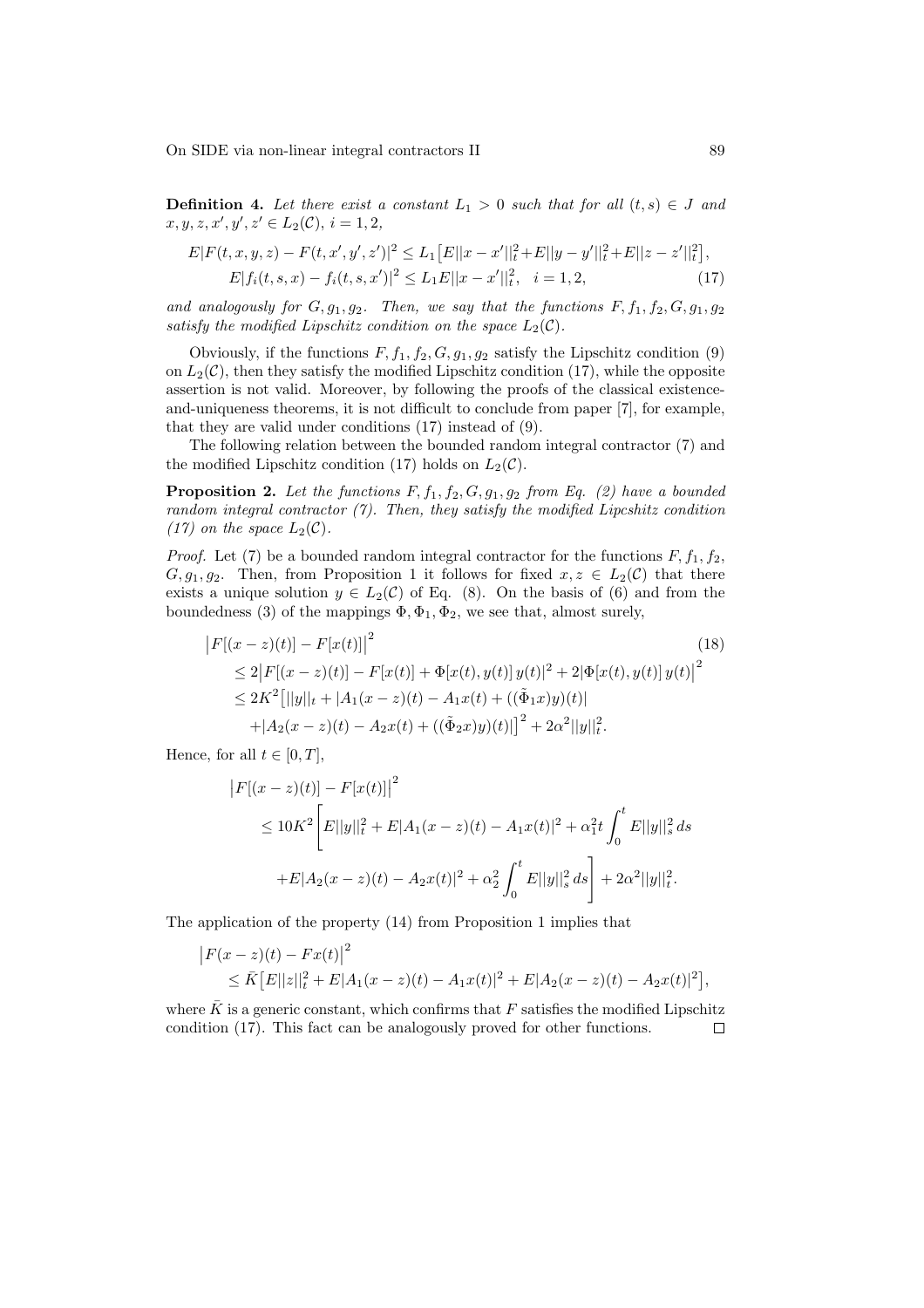In order to formulate the opposite assertion with respect to Proposition 2, we introduce the notion of a modified bounded random integral contractor on  $L_2(\mathcal{C})$ .

**Definition 5.** Let there exist a constant  $K_1 > 0$  such that for all  $(t, s) \in J$  and  $x, y \in L_2(\mathcal{C}),$ 

$$
E|F[(x - (Ax)y)(t)] - F[x(t)] + \Phi[x(t), y(t)]y(t)]^{2}
$$
\n
$$
\leq K_{1}[E||y||_{t}^{2} + E|A_{1}(x - (Ax)y)(t) - A_{1}x(t) + ((\tilde{\Phi}_{1}x)y)(t)|^{2}
$$
\n
$$
+ E|A_{2}(x - (Ax)y)(t) - A_{2}x(t) + ((\tilde{\Phi}_{2}x)y)(t)|^{2}],
$$
\n
$$
E|f_{i}(t, s, x(s) - ((Ax)y)(s)) - f_{i}(t, s, x(s)) + \Phi_{i}(t, s, x(s))y(s)|^{2}
$$
\n
$$
\leq K_{1}E||y||_{s}^{2}, \quad i = 1, 2,
$$
\n(11)

and analogously for  $G, g_1, g_2$ . Then, we say that the set of functions  $\{F, f_1, f_2,$  $G, g_1, g_2$  has a modified bounded random integral contractor on the space  $L_2(\mathcal{C}),$ 

$$
\left\{I + \int_0^t \Phi\Big(s, x, \int_0^s \Phi_1 x \, dr, \int_0^s \Phi_2 x \, dw(r)\Big) ds \right. \tag{20}
$$
\n
$$
+ \int_0^t \Gamma\Big(s, x, \int_0^s \Gamma_1 x \, dr, \int_0^s \Gamma_2 x \, dw(r)\Big) dw(s) \right\}_E.
$$

Following the proofs of Theorem 1 and Theorem 2 (see paper [4]), it is easy to see that they will be valid and, moreover, they will be shorter, if the set of functions  $\{F, f_1, f_2, G, g_1, g_2\}$  has the modified bounded random integral contractor (20) instead of the bounded random integral contractor. Likewise, the equivalence between the modified Lipschitz condition (17) and the modified bounded random integral contractor (20) can be proved.

**Proposition 3.** The functions  $F$ ,  $f_1$ ,  $f_2$ ,  $G$ ,  $g_1$ ,  $g_2$  satisfy the modified Lipschitz condition (17) if and only if they have the modified bounded random integral contractor (20).

*Proof.* Since  $x, y \in L_2(\mathcal{C})$  implies that  $(Ax)y \in L_2(\mathcal{C})$ , we can start from (5) and apply the same reasoning as for the operator  $S$  defined in (15). So, we observe that

$$
E||(Ax)y||_{t}^{2} \leq 3\left[E||y||_{t}^{2} + B\int_{0}^{t} E||y||_{s}^{2} ds\right]
$$

and, therefore,

$$
E||(Ax)y||_t^2 \le c E||y||_t^2, \quad t \in [0, T], \tag{21}
$$

where  $c$  is a generic constant.

Let  $F, f_1, f_2, G, g_1, g_2$  satisfy the modified Lipschitz condition (17). By using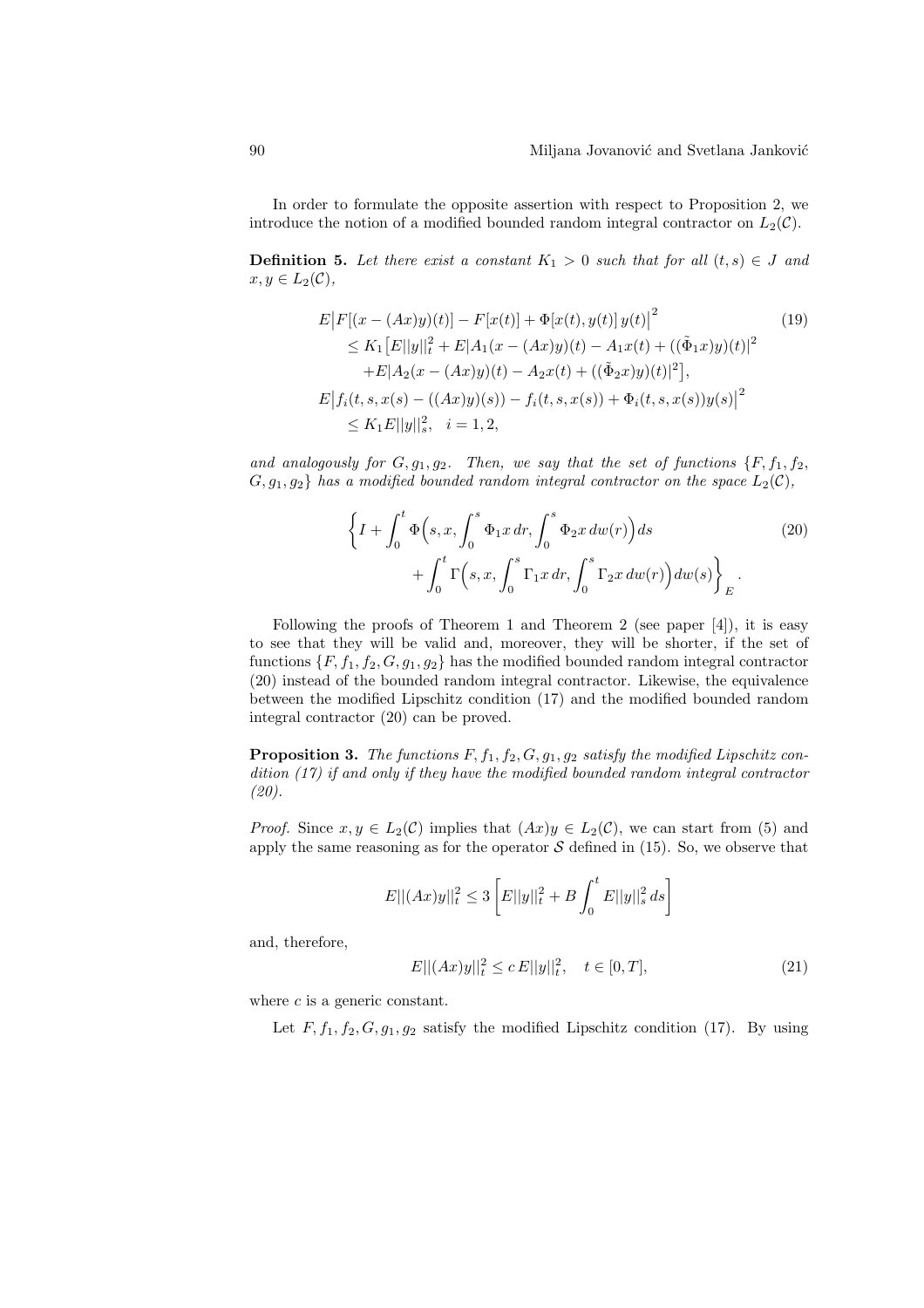On SIDE via non-linear integral contractors II 91

(21) we find for every  $t \in [0, T]$  and  $x, y \in L_2(\mathcal{C})$  that

$$
E|F[(x - (Ax)y)(t)] - F[x(t)] + \Phi[x(t), y(t)]y(t)]^2
$$
  
\n
$$
\leq 2L_1 [E||(Ax)y||_t^2 + E|A_1(x - (Ax)y)(t) - A_1x(t)|^2
$$
  
\n
$$
+ E|A_2(x - (Ax)y)(t) - A_2x(t)|^2] + 2\alpha^2 E||y||_t^2
$$
  
\n
$$
\leq K_1 [E||y||_t^2 + E|A_1(x - (Ax)y)(t) - A_1x(t) + ((\tilde{\Phi}_1x)y)(t)|^2
$$
  
\n
$$
+ E|A_2(x - (Ax)y)(t) - A_2x(t) + ((\tilde{\Phi}_2x)y)(t)|^2],
$$

where  $K_1$  is a constant. Hence, the proof of this part of Proposition 3 holds since the other relations in (19) can be proved analogously.

Conversely, let us suppose that the set of functions  $\{F, f_1, f_2, G, g_1, g_2\}$  has the modified bounded random integral contractor (20). From Proposition 1, it follows for every  $x, z \in L_2(\mathcal{C})$  that there exists  $y \in L_2(\mathcal{C})$  which is a solution to the equation  $(Ax)y = z$ , satisfying  $E||y||_t^2 \leq \mu E||z||_t^2$  for all  $t \in [0,T]$ . These facts and the procedure applied in the proof of Proposition 2 yield

$$
\begin{aligned} \left| F[(x-z)(t)] - F[x(t)] \right|^2 &= \sum_{i=1}^n E||z||_t^2 + E|A_1(x-z)(t) - A_1x(t)|^2 + E|A_2(x-z)(t) - A_2x(t)|^2], \end{aligned}
$$

and similarly for the other functions. Therefore, the modified Lipschitz condition (17) holds, which completes the proof.  $\Box$ 

We close our discussion by the convenient version of the classical existenceand-uniqueness theorem discussed in Section 1. More precisely, the next theorem summarizes the foregoing assertions.

**Theorem 5.** Let the functions  $F, f_1, f_2, G, g_1, g_2$  satisfy the modified Lipschitz con-**Theorem 5.** Let the functions  $\Gamma$ ,<br>dition (17) and  $E|x_0|^2 < \infty$ ,  $\int_0^T$  $\int_{0}^{T} |F[x_0]|^2 ds < \infty$  a.s.,  $\int_{0}^{T} |G[x_0]|^2 ds < \infty$  a.s. Then, Eq. (2) has a unique solution x in  $L_2(\mathcal{C})$ .

*Proof.* Since the functions  $F, f_1, f_2, G, g_1, g_2$  satisfy the modified Lipcshitz condition  $(17)$ , then F and G are stochastically closed in the sense of Definition 3. Hence, the proof holds straightforwardly by virtue of Proposition 3 and Theorem 4.  $\Box$ 

Remark. The problems considered in this paper and in [4] could be consequently extended to more general stochastic equations and stochastic integrodifferential equations involving martingales and martingale measures instead of the Brownian motion.

# References

[1] M. Altman, Inverse differentiability contractors and equations in Banach space, Studia Mathematica 46 (1973), 1–15.